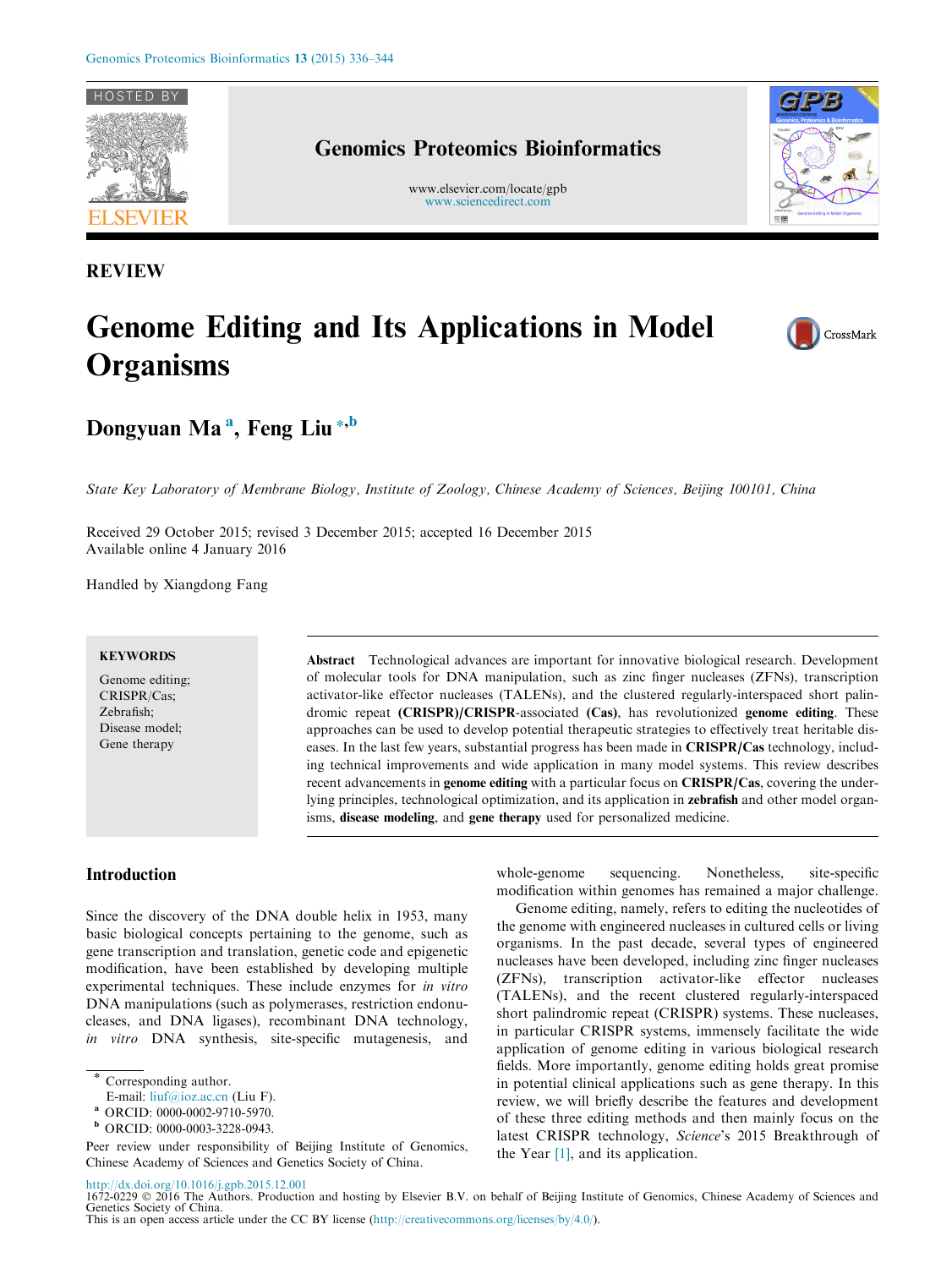## ZFNs

ZFNs were discovered in 1996 and subsequently employed in genetic engineering experiments with Drosophila and mammalian cells in 2002 [\[2–4\].](#page-6-0) Unlike the previously reported approaches relying on DNA base-pair recognition, such as oligonucleotides, reverse splicing, or small molecules, the site-directed ZFNs act through DNA/protein recognition [\[2,4–7\].](#page-6-0) ZFNs are composed of a zinc finger-mediated DNA binding domain for DNA recognition and a nuclease activity domain of FokI for DNA cleavage [\[2\].](#page-6-0) ZFNs can cause double-strand DNA breaks (DSBs). Subsequently, insertion or deletion at the site of the genomic DSB can be induced by imprecise non-homologous end joining (NHEJ)-mediated repair, whereas point mutations or insertions from oligonucleotide or plasmid donor templates can be introduced by precise homology-directed repair (HDR)-mediated repair [\[8\]](#page-6-0). Over the past decade, ZFNs were optimized and widely used in, for example, targeted gene knockout in the genomes of mammalian cells to generate genetically distinct  $DHFR^{-/-}$  cell lines, establishing OCT4-eGFP human embryonic stem cells (hESCs) or targeting PITX3 in induced pluripotent stem (iPS) cells, and heritable gene disruption in mouse and zebrafish [\[9–12\]](#page-7-0).

## TALENs

Plant pathogen Xanthomonas can secret TALEs upon infection of various host species, which facilitate bacterial infection or trigger defense by binding to promoter regions to activate effector-specific genes or R genes of the host plants [\[13,14\].](#page-7-0) TALEs recognize specific DNA sequences via DNA-binding domains composed of nearly identical 34 amino acid repeated units. Two hypervariable amino acid residues at positions 12 and 13, named repeat-variable diresidues (RVDs), are required for target site specificity [\[15,16\].](#page-7-0) Therefore, RVDs have been manipulated to generate the programmable DNA-binding proteins and used for site-directed genome editing [\[15–19\].](#page-7-0) Similar to ZFNs, the sequenceindependent FokI nuclease, found in Flavobacterium okeanokoites, functions as the site-specific nuclease for TALEN assays when the target sites are recognized by different TALEs.

Due to the high similarity of TALE recognition sequences, a complicated procedure is required to generate programmable proteins that target specific sites on the genomic DNA, which limits the wide use of TALENs in genome engineering. The presence of extensive identical repeat sequences confers a huge technical challenge to clone repeated TALE arrays for different DNA target sites. To this end, several modified methods have been developed to enable rapid TALE assembly, including the 'Golden Gate' platform [\[20,21\]](#page-7-0), high-throughput solid-phase based sequential ligation systems [\[22,23\],](#page-7-0) and ligation-independent cloning techniques [\[24\].](#page-7-0) For target site recognition, it's extremely important that the sequence of the TALE binding sites should start with a thymine (T). Moreover, the length of the target site and the spacer between the two TALEN arms are also very important for the formation of the FokI dimer and editing efficiency.

#### CRISPR/Cas

CRISPR/CRISPR-associated (Cas) systems exist in prokaryotes to mediate bacterial adaptive immune defense against viruses or invading nucleic acids, as the first infection experiments showed that CRISPR/Cas confer resistance against lytic phages of Streptococcus thermophilus [\[25\]](#page-7-0). Brouns et al. found that mature CRISPR RNAs (crRNAs) work with Cas proteins to provide prokaryotes with antiviral defense by interfering with virus proliferation [\[26\]](#page-7-0). In 2012, Jinek et al. showed that the dual-RNA structure formed by crRNA and transactivating crRNA (tracrRNA) is sufficient to direct Streptococcus pyogenes type II Cas9 protein (spCas9) to cleave specific target DNA sequences in vitro  $[27]$ . In vitro DNA cleavage by spCas9 and dual-RNAs reveals the potential of this system for genome editing. Subsequently, the RNA-guided editing tool for mammalian genomes was established using an engineered type II bacterial CRISPR system in 2013 [\[28,29\].](#page-7-0)

In the CRISPR/Cas system, crRNA–tracrRNA, also referred as the guide RNA (gRNA), recognizes the target sites on the genome, and then recruits Cas9 protein for precise cleavage at specific endogenous genomic loci [\[28,29\].](#page-7-0) During this process, synthesis of the gRNA, composed of a specific 20-bp crRNA and the universal tracrRNA, can be driven by a U6 polymerase III promoter in vivo or by a phage RNA polymerase, such as T7 RNA polymerase, in vitro [\[29–31\]](#page-7-0). The first nucleotide of the gRNA target site should be a guanine (G) for U6-directed transcription and two guanines (GG) for T7-directed transcription [\[28–31\]](#page-7-0). The most important region for target site selection by the CRISPR/Cas system is the protospacer adjacent motif (PAM) sequence, NGG, which mediates stimulation of the Cas9 nuclease activity [\[29\]](#page-7-0). Thus, compared to ZFNs and TALENs, the easy programmability of gRNAs is the most advantageous feature of CRISPR/Cas system ([Table 1](#page-2-0)). Therefore, CRISPR/Cas has been quickly applied to generate mutations in different organisms, to establish various disease models, and for the use in gene correction and therapy [\[32\].](#page-7-0)

## CRISPR/Cas in model organisms

The modified type II CRISPR/Cas, including the human codon–optimized versions of Cas9 and the specific gRNA, was first shown to work efficiently in HEK 293T cells, human leukemia K562 cell line, murine cell lines, and PGP1 iPS cells, using the adeno-associated virus integration site 1 (AAVS1) or empty spiracles homeobox 1 (EMX1) loci as target genes in February 2013 [\[28,29\].](#page-7-0) Soon after, in March 2013, the synthesized Cas9 mRNA and gRNA targeting fumarate hydratase  $(fh)$  were shown to work *in vivo* to induce targeted genetic modifications in zebrafish as efficiently as ZFN and TALENs [\[33\]](#page-7-0). A month later, it was reported that Cas9/gRNA efficiently induced biallelic conversion of etsrp and gata5 in zebrafish somatic cells and resulted in the abnormal intersegment vessels and cardia bifida, respectively, recapitulating the phenotype of  $\text{etr}^{y11}$  and  $\text{fan}^{tm236a}$  mutants described previously [\[34\]](#page-7-0). Later on, CRISPR/Cas-mediated gene editing was used to efficiently disrupt five genes simultaneously in mouse ESCs. Meanwhile, mice with biallelic mutations in Tet1 and Tet2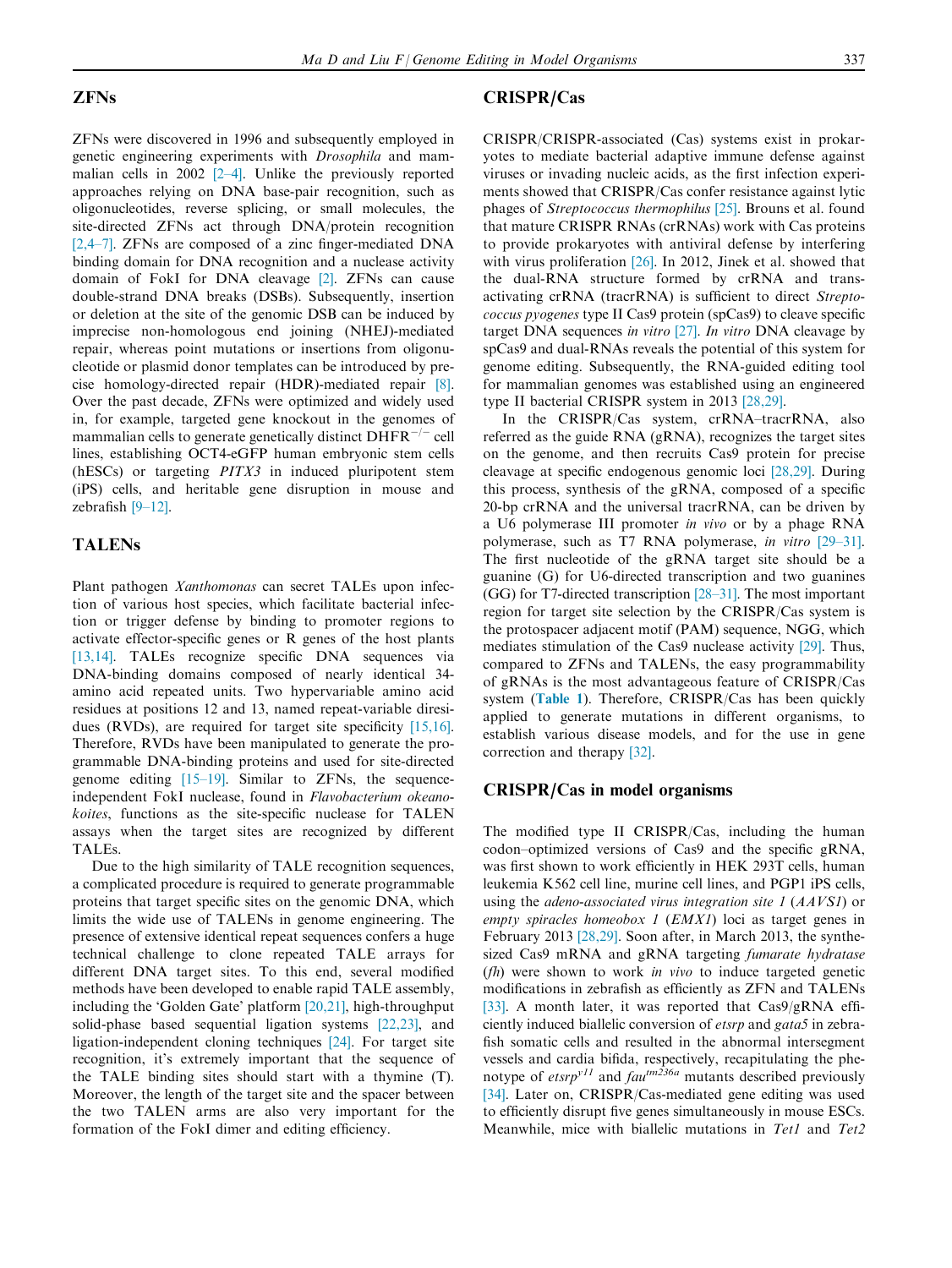were generated by co-injecting Cas9 mRNA and gRNA targeting Tet1 and Tet2 into mouse zygotes in May 2013 [\[30\].](#page-7-0)

In *Drosophila*, efficient mutagenesis of the *yellow* gene was induced by injecting Drosophila embryos with a single guide RNA (sgRNA) targeting the second exon of the gene, and animals carrying stable germline mutations were obtained [\[35\]](#page-7-0). CRISPR/Cas9 mediated heritable genome editing in Caenorhabditis elegans was established by Calarco's group in August 2013. Expression of Cas9 protein, together with specific sgRNAs targeting the coding sequences of the unc-119 and  $\frac{dp}{v}$ -13 genes, caused insertion or deletion (indels) in these two genes, and the resulting animals exhibited previously identified phenotypes, such as uncoordinated (Unc) and dumpy (Dpy) [\[36\].](#page-7-0) As shown in [Figure 1](#page-3-0), the CRISPR/Cas system has been rapidly utilized in an increasing number of model organisms, including Arabidopsis [\[37\],](#page-7-0) Nicotiana benthamiana [\[37\]](#page-7-0), rat [\[38\],](#page-7-0) Xenopus tropicalis [\[39\]](#page-7-0), cynomolgus monkey [\[40\]](#page-7-0), Plas-modium falciparum [\[41\],](#page-7-0) and even in human tripronuclear zygotes [\[42\].](#page-7-0)

## CRISPR/Cas in zebrafish

Zebrafish (Danio rerio) serves as a classic model organism owing to its unique features, including external fertilization, transparent embryos, high fecundity, and rapid growth. Technologies for genome editing, such as ZFNs, TALENs and CRISPR/Cas, have been applied in zebrafish soon after they were initially reported ([Table 2](#page-3-0)). *fh* was the first gene to be efficiently engineered in zebrafish using CRISPR/Cas [\[33\],](#page-7-0) and then zebrafish-codon-optimized Cas9 was generated to improve the genome editing efficiency [\[31,43\].](#page-7-0) Knock-in of DNA cassettes into the zebrafish genome using CRISPR/ Cas9 was carried out by co-injecting a donor plasmid, together with the gRNA and a capped Cas9 mRNA, into one-cell stage embryos. With this convenient approach, specific zebrafish eGFP lines, including Tg(neurod:eGFP), Tg(vsx2:eGFP), and Tg(pou4f3:mGFP), were converted into Gal4 transgenic lines, which facilitated the creation of reporter or loss-of-function alleles in zebrafish [\[44\]](#page-7-0).

CRISPR/Cas9 was also used to facilitate an HA tag knockin at the C13H9orf72 (C9t3) locus using a donor oligonucleotide [\[45\].](#page-7-0) It was shown that P2A-EGFP was knocked-in to the endogenous zebrafish tyrosine hydroxylase (th) to trace th positive cells in vivo using an intron targeting-mediated and an endogenous gene integrity-maintaining strategy with the CRISPR/Cas system [\[46\]](#page-7-0). Zon's group generated a CRISPR/Cas9 vector system for tissue-specific gene disruption and the urod gene was disrupted under the control of different tissue-specific promoters, mimicking human hepatic cutaneous porphyria in zebrafish [\[47\].](#page-7-0) Interestingly, multiplex-conditional CRISPR/Cas9-based mutagenesis in zebrafish can be achieved with Cas9 driven by the heat-shock-inducible or tissue-specific promoters and the Golden Gate assembly of sgRNAexpressing cassettes to allow temporally or spatially restricted gene inactivation [\[48\]](#page-7-0). In addition, CRISPR/Cas was used in vivo for rapid, reverse genetic screening of 48 loci in zebrafish. As a result, two new genes were demonstrated to be involved in electrical synapse formation [\[49\].](#page-8-0) Taken together, the application of CRISPR/Cas in zebrafish is becoming more popular, along with the modifications to this technology

| $\sim$ $\sim$ $\sim$ $\sim$ $\sim$ $\sim$ |
|-------------------------------------------|
| Ē<br>j                                    |
| ;<br>-<br> <br>                           |
| ;<br>;<br>;                               |
| ľ<br>ζ                                    |
| j                                         |

 $\frac{1}{2}$ 

Q.

<span id="page-2-0"></span>

| <b>Technology</b>                     | Working mechanism       | <b>Essential components</b>                                 | Efficiency        | Criteria for target site                                                                                                                                                                              | Refs.       |
|---------------------------------------|-------------------------|-------------------------------------------------------------|-------------------|-------------------------------------------------------------------------------------------------------------------------------------------------------------------------------------------------------|-------------|
| ZFN                                   | DNA/protein recognition | ZFN with zinc finger domain and<br>FokI endonuclease domain | Variable          | Preferential binding sequence for zinc finger<br>proteins or Cys2His2 fingers                                                                                                                         | $[2-4]$     |
| TALEN                                 | DNA/protein recognition | TALE and FokI fusion protein                                | High but variable | TALE binding sites should start with a T with<br>the space between two TALEN arms better<br>$15 - 21$ bp                                                                                              | $15-19$ ]   |
| CRISPR/Cas                            | DNA/RNA recognition     | Cas9 protein and gRNA                                       | High but variable | indispensable for Cas9 nuclease activity<br>transcription; PAM sequence (NGG) is<br>gRNA target site should be 20 bp long<br>ranscription and GG for T7-directed<br>starting with a G for U6-directed | $[28 - 31]$ |
| RNA; PAM, protospacer adjacent motif. |                         |                                                             |                   | Note: ZFN, zinc finger nuclease; TALEN, transcription activator-like effector nuclease; CRISPR, clustered regularly-interspaced short palindromic repeat; Cas, CRISPR-associated; gRNA, guide         |             |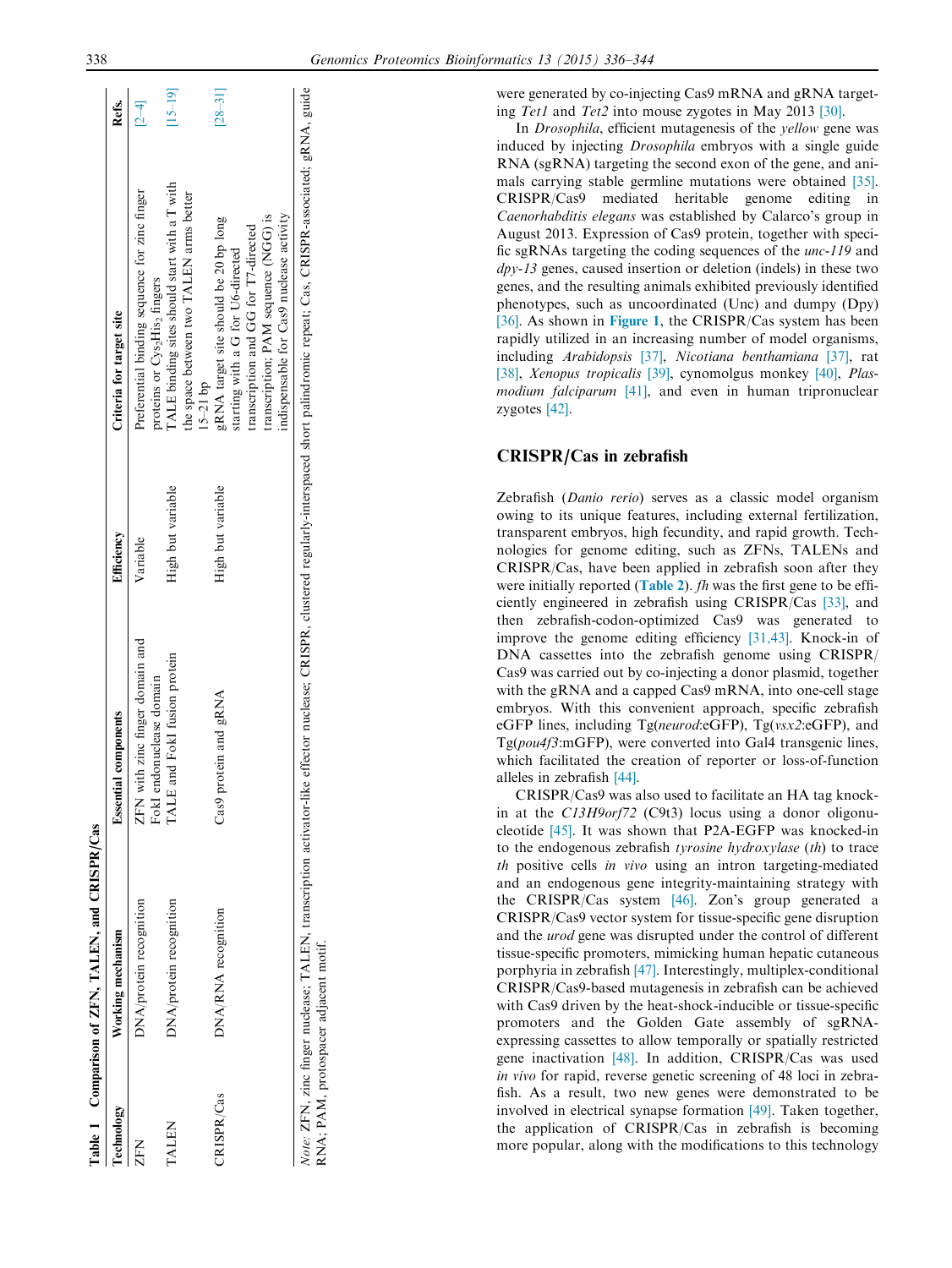<span id="page-3-0"></span>

Figure 1 The timeline for applications of CRISPR/Cas technology in model organisms

|  | Table 2 Genome editing firstly reported in various biological systems and zebrafish |  |  |  |  |  |  |  |  |  |  |
|--|-------------------------------------------------------------------------------------|--|--|--|--|--|--|--|--|--|--|
|--|-------------------------------------------------------------------------------------|--|--|--|--|--|--|--|--|--|--|

| <b>Technology</b> |               | First report on genome editing    | First report on zebrafish |                   |                               |           |        |
|-------------------|---------------|-----------------------------------|---------------------------|-------------------|-------------------------------|-----------|--------|
|                   | Gene/locus    | Species/cell line                 | Time                      | Ref.              | Gene                          | Time      | Ref.   |
| <b>ZFN</b>        | Yellow $(v)$  | Drosophila                        | Jul, 2002                 | $\lceil 3 \rceil$ | gol                           | Jun, 2008 | $[11]$ |
| <b>TALENs</b>     | NTF3 and CCR5 | HEK 293, K562                     | Feb. 2011                 | [17]              | tnikb                         | Aug, 2011 | [19]   |
| CRISPR/Cas        | $AAVSI$ locus | HEK 293, K562, and PGP1 iPS cells | Feb. 2013                 | [29]              | <i>tiall</i> and <i>gsk3b</i> | Mar, 2013 | $[33]$ |
|                   | <i>EMX1</i>   | <b>HEK 293</b>                    | Feb. 2013                 | [28]              |                               |           |        |
|                   | $Th$ loci     | N2A                               | Feb. 2013                 | [28]              |                               |           |        |

Note: ZFN, zinc finger nuclease; TALEN, transcription activator-like effector nuclease; CRISPR, clustered regularly-interspaced short palindromic repeat; Cas, CRISPR-associated; NTDF3, neurotrophin-3; CCR5, chemokine (C–C motif) receptor 5; AAVS1, adeno-associated virus integration site 1; EMX1, empty spiracles homeobox 1; Th, tyrosine hydroxylase; gol, golden; tnikb, TRAF2 and NCK-interacting protein kinase; tia1, T-cellrestricted intracellular antigen-1; gsk3b, glycogen synthase kinase 3 beta.



Figure 2 CRISPR/Cas in zebrafish

(Figure 2). In the meanwhile, zebrafish has become a useful model for technical improvement of CRISPR/Cas system.

## Technological improvement of CRISPR/Cas

So far, CRISPR/Cas has been used in most of the wellestablished model organisms. To improve the efficiency and specificity of the CRISPR/Cas system, different codonoptimized versions of Cas9 protein have been generated for different organisms, including human [\[29\]](#page-7-0), mouse [\[30,50\]](#page-7-0), and zebrafish [\[31\].](#page-7-0) As in vivo genome editing in adult organisms is limited by the cargo size of the adeno-associated virus (AAV) vector, Zhang's group identified shorter Cas9 from S. thermophilus LMD-9 (St1Cas9) [\[28\]](#page-7-0) and Staphylococcus aureus (SaCas9). They went further to engineer these Cas9, together with gene specific gRNA, into a single AAV vector to target the cholesterol regulatory gene Pcsk9 in the mouse liver [\[51\]](#page-8-0). They also characterized a new RNA-guided endonuclease named Cas protein 1 of PreFran subtype (Cpf1). Cpf1 utilizes a T-rich PAM and exhibits efficient genome-editing activity in human cells [\[52\].](#page-8-0) The studies from Zhang's lab not only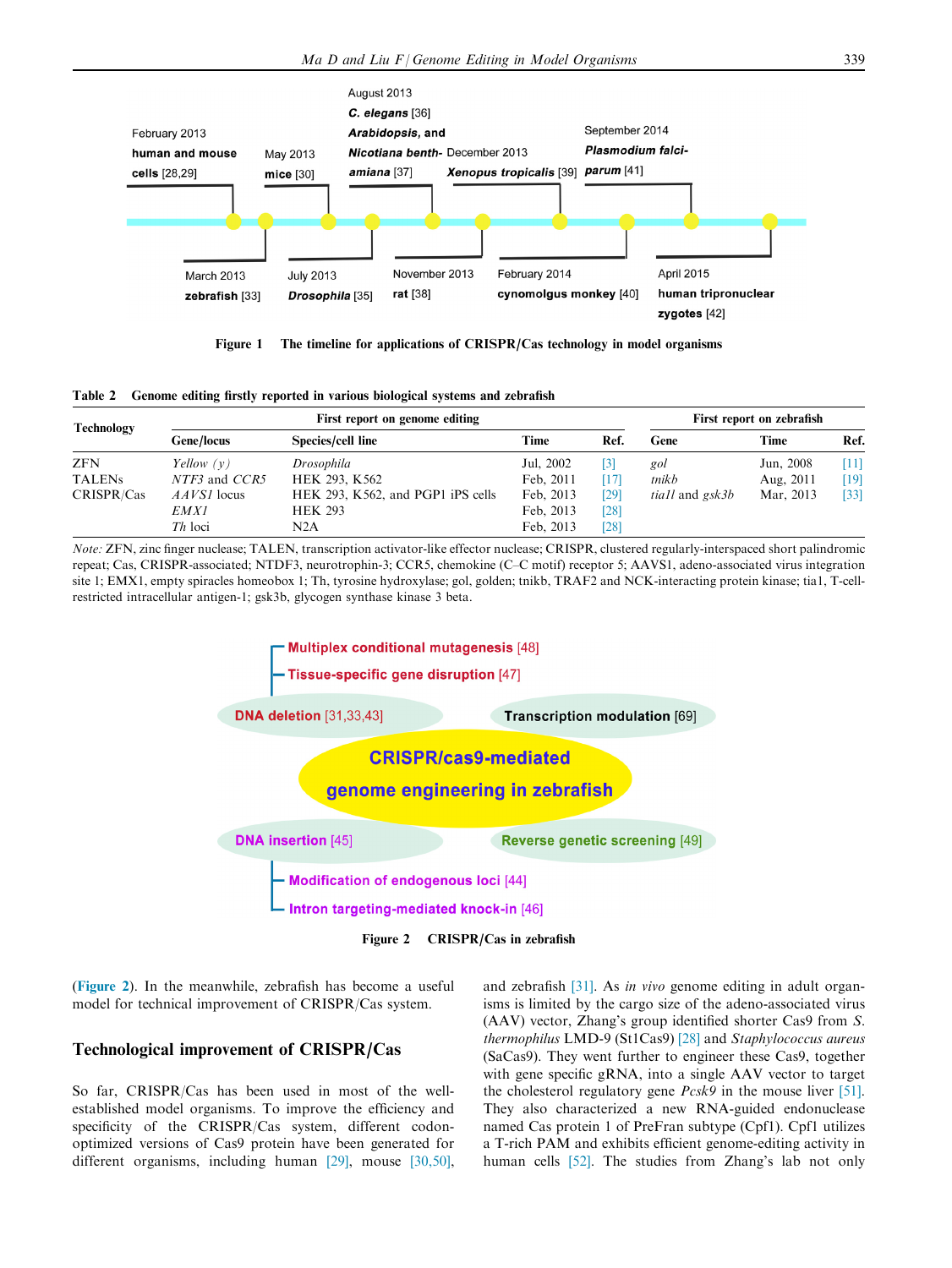showed direct evidence for genome editing in mammalian cells, but also improved the efficiency, utility, and potential applications of the CRISPR/Cas system in broad research fields.

#### Efficiency improvement via gDNA modification

CRISPR/Cas system was also optimized through gRNA modification. Chen's group developed an optimized CRISPR/Cas system to achieve high rates of biallelic gene disruption in zebrafish F0 populations. Besides the zebrafish codonoptimized Cas9 protein, the sequence of the 3'-end of the crRNA::tracrRNA chimera was modified to GGAUC instead of a string of U residues normally found at the end of gRNA [\[31\].](#page-7-0) In following studies, it was found that the use of fewer than 20 nucleotides for gRNA complementarity could minimize off-target effects without sacrificing on-target genome editing efficiencies [\[53\].](#page-8-0) Recently, CRISPR subtype Ypest protein 4 (Csy4), an endoribonuclease from the bacterium Pseudomonas aeruginosa, was used to expand genome targeting sites in human cells and zebrafish [\[54,55\]](#page-8-0). In addition, chemically-modified gRNAs were shown to increase the frequency of gene disruption in human primary T cells and CD34<sup>+</sup> hematopoietic stem and progenitor cells (HSPCs) without evident toxicity [\[56\]](#page-8-0). With the codon-optimized Cas9, the shorter endonucleases, and the modified gRNA and expansion sites, CRISPR/Cas will become a common experimental technique for life science, just like gene cloning.

#### Target specificity optimization

Point mutations in the two nuclease catalytic domains of Cas9, HNH and RuvC, can convert Cas9 into a DNA nickase, which is called Cas9 nickase [\[27,28\]](#page-7-0). Moreover, using double Cas9 nickases in combination with the sgRNAs targeting opposite DNA strands of the target sites can cause DSBs with low off-target activity [\[57\]](#page-8-0). Quantitative analysis showed that Cas9 nickase could reduce off-target activity by 50–1500 folds in various cell lines [\[57\].](#page-8-0) The high target specificity of Cas9 nickase was further verified by Skarnes' group. They found no detectable NHEJ-induced damage at the reported offtarget sites recognized by wild-type Cas9 endonuclease both in mouse embryos and cultured cells [\[58\]](#page-8-0). Another successful example for SpCas9 mutant is the recently-reported ''enhanced specificity" SpCas9 (eSpCas9) variants generated based on structure-guided protein engineering. eSpCas9 can maintain on-target efficiency and exhibit improved specificity [\[59\].](#page-8-0)

Similar to ZFNs and TALENs, the smart combination of the inactive Cas9 protein (dCas9) and FokI nucleases was developed by two groups at the same time [\[55,60\].](#page-8-0) In the FokI-based CRISPR/Cas system, the FokI nuclease domain is fused to a catalytically-inactive Cas9 protein. After being recruited by two gRNAs, the dimers of the FokI fusion protein mediate sequence-specific DNA cleavage, with a defined spacing and orientation [\[55,60\].](#page-8-0) Quantitatively, the specificity of the FokI-based CRISPR/Cas was at least 140 fold higher than that of the wild type Cas9, and even fourfold higher than that of Cas9 nickase at similar endogenous off-target loci [\[60\]](#page-8-0). Recently, it was shown that SpCas9 can be modified with altered PAM specificity in zebrafish embryos and human cells. The specificity of a SpCas9 variant containing non-canonical NAG and NGA was increased in human cells [\[61\].](#page-8-0) In summary, both Cas9 nickase and FokI-based CRISPR/Cas can improve DNA cleavage specificity with lower off-target activity, which makes highly specific genome-wide editing much easier.

#### Inducible CRISPR system

Conditional mutagenesis is often necessary to uncover the mechanism of gene function. Efforts to modify the efficiency and specificity of the CRISPR/Cas system also involve control of Cas9 nuclease activity in a spatial and temporal manner. Firstly, the inducible CRISPR (iCRISPR) system, composed of doxycycline-regulated Cas9 and a specific gRNA, was developed for genome editing in human pluripotent stem cells (hPSCs) and adult mice, and for generation of stage-specific inducible gene knockouts [\[62–64\]](#page-8-0). In addition, low copy expression of the rapamycin-inducible split-Cas9, composed of Cas9(N)-FK506 binding protein 12 (FKBP) rapamycin binding (FRB) and Cas9(C)-FKBP, can induce mutations at EMX1 loci, while split dCas9-VP64 can mediate inducible transcription activation in HEK293FT cells [\[65\]](#page-8-0). Furthermore, photoactivatable Cas9 (paCas9) that responds to blue light irradiation was generated on the basis of split-Cas9 and photo-inducible dimerization domains named Magnets. paCas9 has been exploited and validated for efficient genome editing in human cells [\[66\].](#page-8-0) The greatest advantage of this system is its spatiotemporal and reversible feature, making it a potential alternate to the Cre-loxP system in generating conditional knockouts in vivo. Moreover, paCas9 and specific gRNAs targeting different endogenous genes may facilitate multiple gene knock-outs in vivo in a spatiotemporal manner, which would be much easier than other systems.

#### Gene regulation by dCas9 fused with effector domains

In addition to genome editing, a modified form of Cas9 that lacks the endonuclease activity, dead Cas9 (dCas9), was first shown to regulate endogenous gene expression in Escherichia coli and mammalian cells [\[67\]](#page-8-0). This system, called CRISPR interference (CRISPRi), can repress the expression of targeted genes. Soon after, dCas9 was fused to effector domains with distinct regulatory functions for stable and efficient repression or activation at the transcriptional level in human and yeast cells [\[68\]](#page-8-0). The specificity of CRISPRi-mediated transcriptional regulation was determined solely by the co-expressed short gRNA that can recognize the endogenous target gene. dCas9-KRAB or dCas9-VP160 was used to alter expression of the endogenous  $dpy-5$  and  $dbl-1$  in C. elegans or fgf8a and foxil in zebrafish embryos, respectively [\[69\]](#page-8-0). More importantly, the modified photoactivatable dCas9 (padCas9) system can reversibly control spatiotemporal expression of endogenous genes [\[66\].](#page-8-0)

Cas9 is an RNA-guided DNA endonuclease, which requires a short DNA sequence named PAM for binding and catalysis. It was found, however, that Cas9 can also bind to singlestranded RNA (ssRNA) in the presence of specially-designed PAM-presenting oligonucleotides (PAMmers) and a matching gRNA, leading to site-specific cleavage of ssRNA targets while ignoring the corresponding DNA sequences [\[70\]](#page-8-0). In addition, dCas9 with specifically designed 5'-extended PAMmers and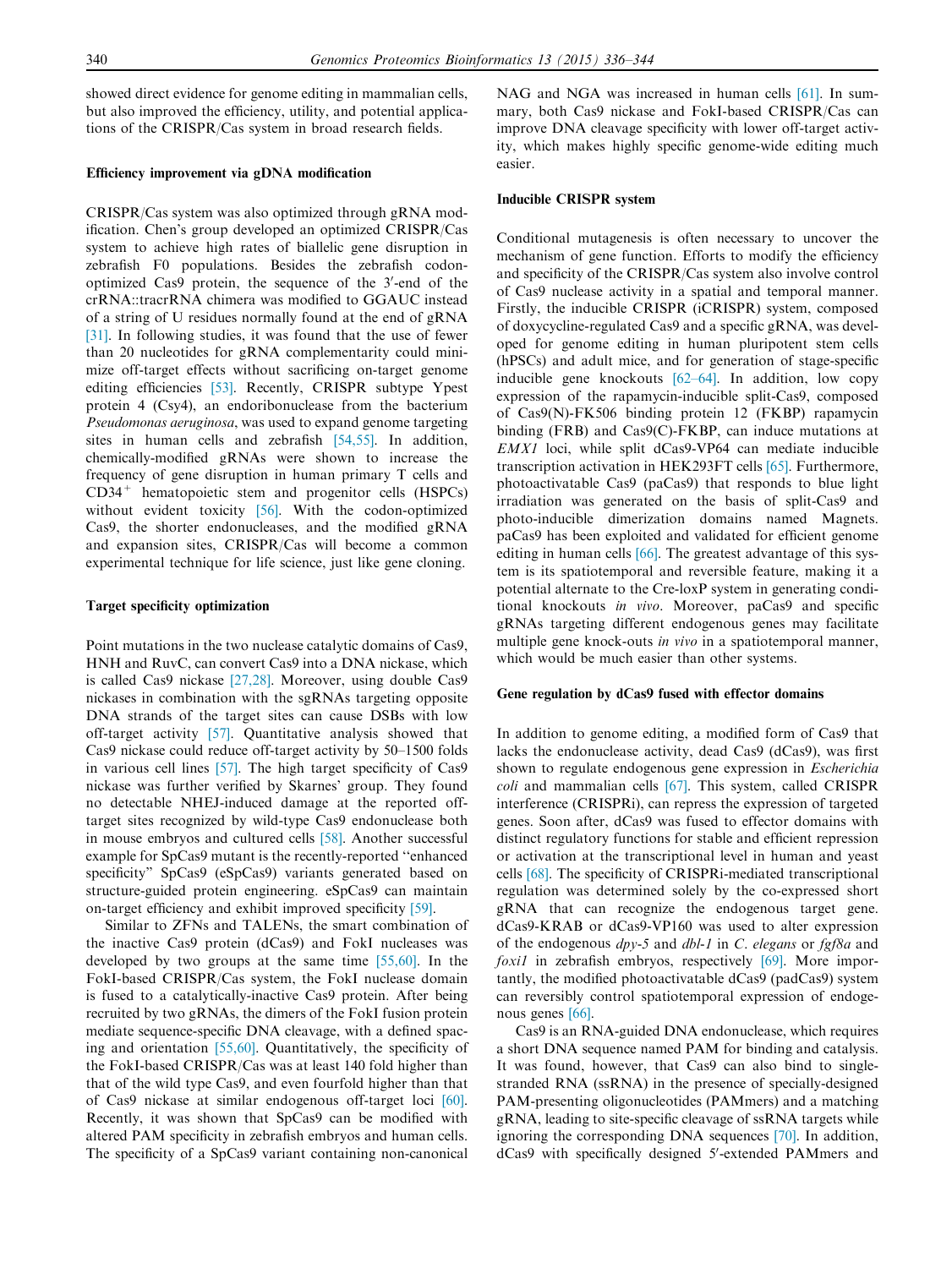gRNA can target non-PAM sites on GADPH mRNA, allowing this mRNA to be purified from HeLa cells in a tagless manner [\[70\]](#page-8-0). Therefore, programmable RNA recognition by CRISPR/Cas can be used as a candidate approach for specific endogenous mRNA isolation, analysis, and manipulation in the absence of affinity tags [\[70\].](#page-8-0) The dCas9 not only expands the application of CRISPR/Cas to areas other than genome editing, but also provides a candidate method for spatiotemporal and reversible gene regulation in vivo, with the help of pad-Cas9 controlled by blue light irradiation.

#### Generation of disease models using CRISPR/Cas

In addition to site-specific modifications in the genomes, TALENs and CRISPR/Cas also have potential applications in disease models and gene correction. First, human stem cell-based disease models were generated using TALENs, and different disease-related genes were analyzed, including APOB for human hepatitis C virus (HCV) replication, SORT1 (encoding sortilin) for ApoB secretion in hepatocytes, insulin resistance in adipocytes and motor neuron death, and PLIN1 for lipolysis in adipocytes [\[71\].](#page-8-0) More importantly, heritable disease models have been easily generated. For instance, lentivirus-delivered sgRNA:Cas9 genome editing was used to generate mouse models of myeloid malignancy by modifying five genes in mouse hematopoietic stem cell (HSC) [\[72\].](#page-8-0) And a cancer model was also generated using the CRISPR/Cas system by targeting tumor suppressor genes *pten* and  $p53$  in liver [\[73\]](#page-8-0). As for zebrafish disease models, a rps19 null mutant was generated using TALENs to reproduce the erythroid defects of Diamond–Blackfan anemia (DBA) [\[74\]](#page-8-0). Recently, human hepatic cutaneous porphyria was mimicked by a tissue-specific gene inactivation system resulting from disruption of the urod gene using a different tissue-specific promoter [\[47\]](#page-7-0).

Using CRISPR/Cas system, Liu's group generated a series of mutations in the blood development related genes of zebrafish, including  $ncor2$  [\[75\],](#page-8-0) runx1, runx3, rac2, and  $klf6a$  (unpublished data), that could be used to model human hematological diseases, including bone marrow failure, anemia, and myelodysplasia syndrome (MDS). The Zebrafish All Genes KO Consortium for Chromosome 1 (ZAKOC) has been established with the efforts of nearly all the zebrafish labs in China since June 2013. This project would accumulate zebrafish mutant resources for basic sciences and also for disease modeling.

## Gene therapy on clinical mutations and disease models

Gene therapy, based on therapeutic delivery of nucleic acid polymers into patient, is an innovative method that has generated much controversy. Development of CRISPR/Cas and TALENs makes gene therapy more feasible and easier in the treatment of diseases. CRISPR/Cas was firstly used for efficient correction of disease-related genes in mouse and intestinal stem cells of a cystic fibrosis (CF) patient at the end of 2013 [\[76\]](#page-8-0). Clevers's group cultured intestinal (LI) stem cells from CF patients homozygous for the most common cystic fibrosis transmembrane conductance regulator (CFTR) mutations and used CRISPR/Cas-mediated homologous recombination to correct the CFTR locus. Their data indicated that the corrected allele could be detected and was confirmed to be functional [\[77\].](#page-8-0) A single nucleotide deletion in exon 3 of the Crygc gene in mice leads to the generation of a stop codon at the 76<sup>th</sup> amino acid residue. Mice with the resulting dominant gene mutation serve as a model of dominant cataract disorder [\[76,77\].](#page-8-0) Li's group showed that the mutation in Crygc can be corrected at the organismal level through HDR, by co-injecting Cas9 mRNA, together with a specific gRNA targeting the mutant allele with exogenously-supplied oligonucleotide, into zygotes [\[76\].](#page-8-0) Further analysis showed that the mouse carrying the corrected mutation was fertile and able to transmit the modified DNA sequence to its progeny [\[76\].](#page-8-0) To date, there are a number of disease models reported to be corrected successfully using CRISPR/Casmediated homologous recombination, such as the Fah mutation in mouse hepatocytes [\[78\]](#page-8-0) and the mdx mutation in the mice model for Duchene muscular dystrophy (DMD) [\[79\]](#page-8-0).

 $\beta$ -thalassemia, caused by mutations in the adult  $\beta$ -globin gene, is one of the most common genetic diseases worldwide [\[80\]](#page-8-0). Pan's group efficiently generated integration-free b-thalassemia iPS cells from the cells of patients and corrected b-globin gene (HBB) mutations in situ using TALENs with a donor template harboring the entire wild type  $\beta$ globin gene [\[80\]](#page-8-0). Further study showed that the genecorrected b-thalassemia iPS cell lines from each patient had restored HBB gene function in β-thalassemia-iPSC-derived hematopoietic progenitor cells (HPCs) and erythroblasts [\[80\]](#page-8-0). Later on, the HBB mutations in patient-derived iPSCs was also efficiently corrected using CRISPR/Cas9 combined with the *piggyBac* transposon without leaving a residual footprint. The corrected iPS cells were differentiated into erythroblasts with restored expression of HBB [\[81\].](#page-8-0) Fanconi anemia is another blood disease in which gene correction was attempted. The FANCC  $c.456 + 4A > T$  mutation in patient-derived fibroblasts was corrected using CRISPR/ Cas9 with a donor plasmid containing a floxed puromycin and FANCC cDNA flanked with arms that were homologous to the FANCC locus [\[82\].](#page-8-0)

#### Conclusion and perspective

New tools for DNA manipulation, including TALENs and CRISPR/Cas, not only make site-specific modifications in the genomes much easier, but also revolutionize the classical approaches for determining gene function due to their target site specificity, flexible design, and ease of operation. Traditional forward genetics approaches can generate mutants with the desired phenotypes; however, the subsequent gene mapping is very complicated, and it is not feasible to perform large-scale genetic screens in some model organisms. Reverse genetics by gene targeting usually employs ESCs, which are limited to a few model systems, and the process is time-consuming. The newly-emerging technologies for genome editing can, in principal, target any gene of interest; therefore, specific modifications or targeted gene knockouts can be easily obtained in model organisms. So far, CRISPR/Cas has been quickly optimized and applied to most of the current model systems, and even in the human tripronuclear zygotes [\(Figure 1\)](#page-3-0).

The CRISPR/Cas system has been continuously improved from different angles, including efficiency, specificity,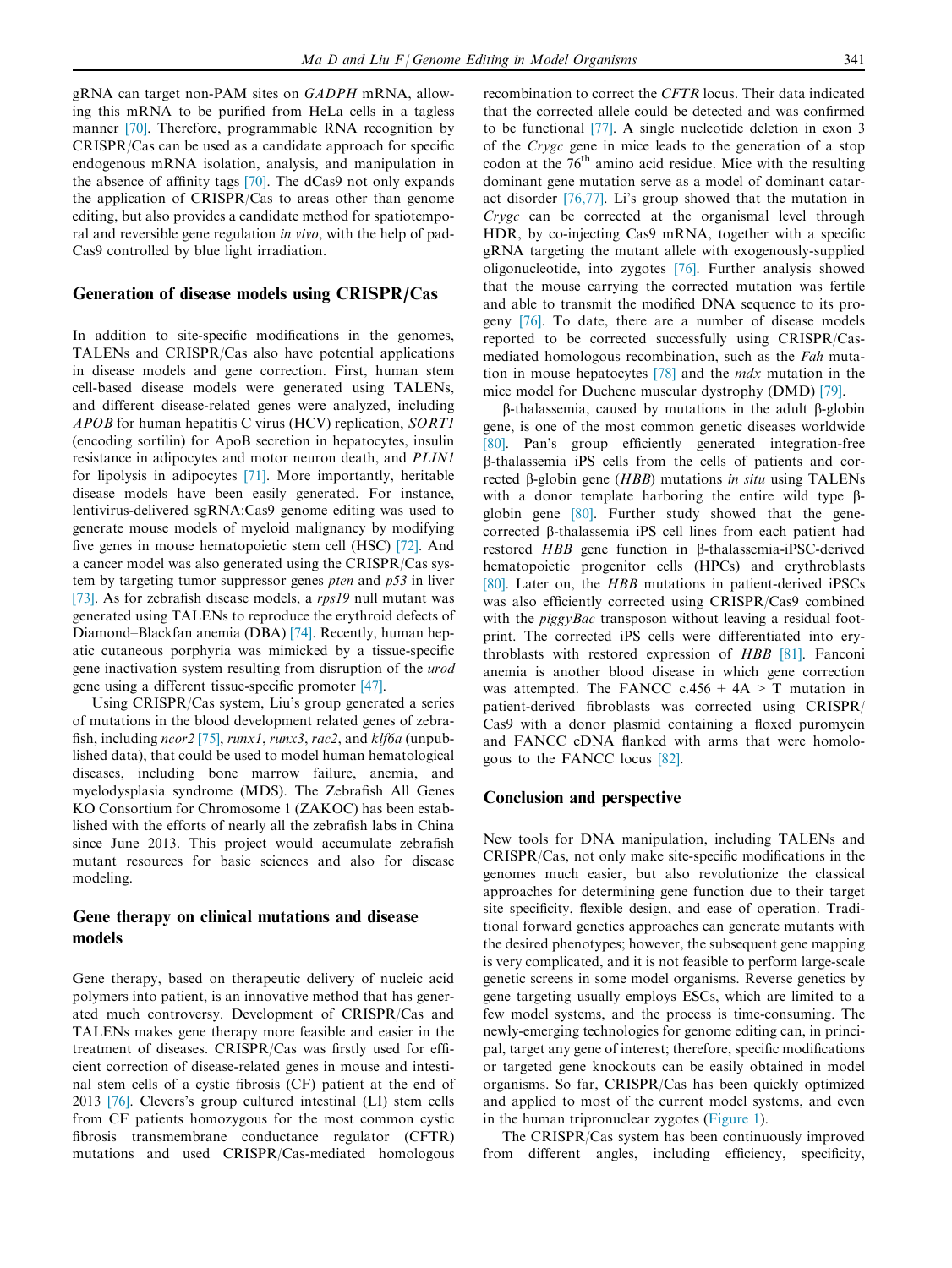|                        | Cas9                                                                                                                   |                                       | gRNA                                                                                                      |                            |  |
|------------------------|------------------------------------------------------------------------------------------------------------------------|---------------------------------------|-----------------------------------------------------------------------------------------------------------|----------------------------|--|
|                        | Improvement                                                                                                            | Refs.                                 | Improvement                                                                                               | Refs.                      |  |
| Efficiency             | Codon-optimized Cas9<br>St1Cas9 and SaCas9<br>Cpf1                                                                     | [29,31,50]<br>[28, 51]<br>[52]        | Modification on 3' end of crRNA:tracrRNA chimera<br>Csy4-based gRNA cleavage<br>Chemically-modified gRNAs | $[31]$<br>[54, 55]<br>[56] |  |
| Specificity            | Cas9 nickase<br>eSpCas9<br>FokI-based CRISPR/Cas                                                                       | [57, 58]<br>[59]<br>[55, 60]          |                                                                                                           |                            |  |
| Cas9 activity          | $dCas9-KRAB$ and $dCas9-VP160$<br>Photoactivatable dCas9                                                               | [69]<br>[66]                          |                                                                                                           |                            |  |
| Spatiotemporal control | Specific promoter driven Cas9<br>Doxycycline-regulated Cas9<br>Rapamycin-inducible split-Cas9<br>Photoactivatable Cas9 | $[47]$<br>$[62 - 64]$<br>[65]<br>[66] |                                                                                                           |                            |  |
|                        |                                                                                                                        |                                       |                                                                                                           |                            |  |

#### <span id="page-6-0"></span>Table 3 Optimization of CRISPR/Cas9 system

Note: Cas9, CRISPR-associated protein 9; St1Cas9, Streptococcus thermophilus Cas9; SaCas9, Staphylococcus aureus Cas9; Cpf1, Cas protein 1 of PreFran subtype; eSpCas9, "enhanced specificity" Streptococcus pyogenes type II Cas9; dCas9, catalytically inactive Cas9; KRAB, Krüppel associated box; gRNA, guide RNA; crRNA, CRISPR RNA; tracrRNA, trans-activating crRNA; Csy4, CRISPR subtype Ypest protein 4.

spatiotemporal control, and endonuclease inactivation (Table 3). Until now, the CRISPR/Cas system not only improves basic research but also has potential applications in gene therapy through gene repair, gene disruption, and programmable RNA targeting [\[32\]](#page-7-0). However, there are also some disadvantages and controversial issues, for example, the off-target effect. To solve this problem, the chemicallymodified gRNAs, Cas9 nickase, FokI-based CRISPR/Cas, and eSpCas9 can be harnessed to reduce off-target and improve the specificity.

For the clinical application of CRISPR/Cas in future, many points should be considered. The first question is how to guarantee the efficiency. In spite of the improvements on Cas9 and the gRNAs, the low efficiency of HDR after Cas9-mediated DNA cutting is a challenge. Importantly, it has been shown that inhibiting NHEJ-mediated repair enhances HDR for the insertion of precise genetic modifications by the inhibitor, Scr7 targeted DNA ligase IV, or by key molecules involved in gene silencing [\[83,84\]](#page-8-0). The next question is how to deliver Cas9 and gRNAs to cells, especially to adult tissues. Fortunately, the shorter form of Cas9 in the AAV vector, nucleofection, cell-penetrating peptides, and the inducible Cas9 have been developed, which will provide candidate approaches for gene therapy in adult [\[85,86\].](#page-8-0) Finally, the most controversial question is whether CRISPR/Cas can be used in humans ethically and safely. As Jennifer Doudna, a pioneer of CRISPR/Cas technology, pointed out, that with the rapid development of this technology and its wide application, the philosophical and ethical ramifications for altering genomes, especially on the modification of human germ cells and embryos should be very cautious, and an international guideline on the proper use of genome editing should be abided by the entire field [\[87,88\]](#page-8-0). Overall, this ethical issue needs to be addressed by scientists and society before CRISPR/Cas can be used in clinical gene therapy and that CRISPR/Cas system also needs to be optimized on various aspects to improve the efficiency and specificity.

### Competing interests

The authors have no conflicts of interest to declare.

#### Acknowledgments

We thank Dr. Bo Zhang for critical reading of this manuscript. This work was supported by grants from the National Basic Research Program of China (Grant Nos. 2010CB945300 and 2011CB943900), the National Natural Science Foundation of China (Grant Nos. 31271570, 31425016, 31370030, and 81530004), and the Strategic Priority Research Program of the Chinese Academy of Sciences (Grant No. XDA01010110).

#### References

- [1] [Travis J. Making the cut. Science 2015;350:1456–7](http://refhub.elsevier.com/S1672-0229(15)00172-2/h0005).
- [2] [Bibikova M, Beumer K, Trautman JK, Carroll D. Enhancing](http://refhub.elsevier.com/S1672-0229(15)00172-2/h0010) [gene targeting with designed zinc finger nucleases. Science](http://refhub.elsevier.com/S1672-0229(15)00172-2/h0010) [2003;300:764](http://refhub.elsevier.com/S1672-0229(15)00172-2/h0010).
- [3] [Bibikova M, Golic M, Golic KG, Carroll D. Targeted chromo](http://refhub.elsevier.com/S1672-0229(15)00172-2/h0015)[somal cleavage and mutagenesis in](http://refhub.elsevier.com/S1672-0229(15)00172-2/h0015) Drosophila using zinc-finger [nucleases. Genetics 2002;161:1169–75.](http://refhub.elsevier.com/S1672-0229(15)00172-2/h0015)
- [4] [Kim YG, Cha J, Chandrasegaran S. Hybrid restriction enzymes:](http://refhub.elsevier.com/S1672-0229(15)00172-2/h0020) [zinc finger fusions to Fok I cleavage domain. Proc Natl Acad Sci](http://refhub.elsevier.com/S1672-0229(15)00172-2/h0020) [U S A 1996;93:1156–60](http://refhub.elsevier.com/S1672-0229(15)00172-2/h0020).
- [5] [Strobel SA, Dervan PB. Site-specific cleavage of a yeast chromo](http://refhub.elsevier.com/S1672-0229(15)00172-2/h0025)[some by oligonucleotide-directed triple-helix formation. Science](http://refhub.elsevier.com/S1672-0229(15)00172-2/h0025) [1990;249:73–5](http://refhub.elsevier.com/S1672-0229(15)00172-2/h0025).
- [6] [Gottesfeld JM, Neely L, Trauger JW, Baird EE, Dervan PB.](http://refhub.elsevier.com/S1672-0229(15)00172-2/h0030) [Regulation of gene expression by small molecules. Nature](http://refhub.elsevier.com/S1672-0229(15)00172-2/h0030) [1997;387:202–5](http://refhub.elsevier.com/S1672-0229(15)00172-2/h0030).
- [7] [Yang J, Zimmerly S, Perlman PS, Lambowitz AM. Efficient](http://refhub.elsevier.com/S1672-0229(15)00172-2/h0035) [integration of an intron RNA into double-stranded DNA by](http://refhub.elsevier.com/S1672-0229(15)00172-2/h0035) [reverse splicing. Nature 1996;381:332–5.](http://refhub.elsevier.com/S1672-0229(15)00172-2/h0035)
- [8] [Gaj T, Gersbach CA, Barbas 3rd CF. ZFN, TALEN, and](http://refhub.elsevier.com/S1672-0229(15)00172-2/h0040) [CRISPR/Cas-based methods for genome engineering. Trends](http://refhub.elsevier.com/S1672-0229(15)00172-2/h0040) [Biotechnol 2013;31:397–405.](http://refhub.elsevier.com/S1672-0229(15)00172-2/h0040)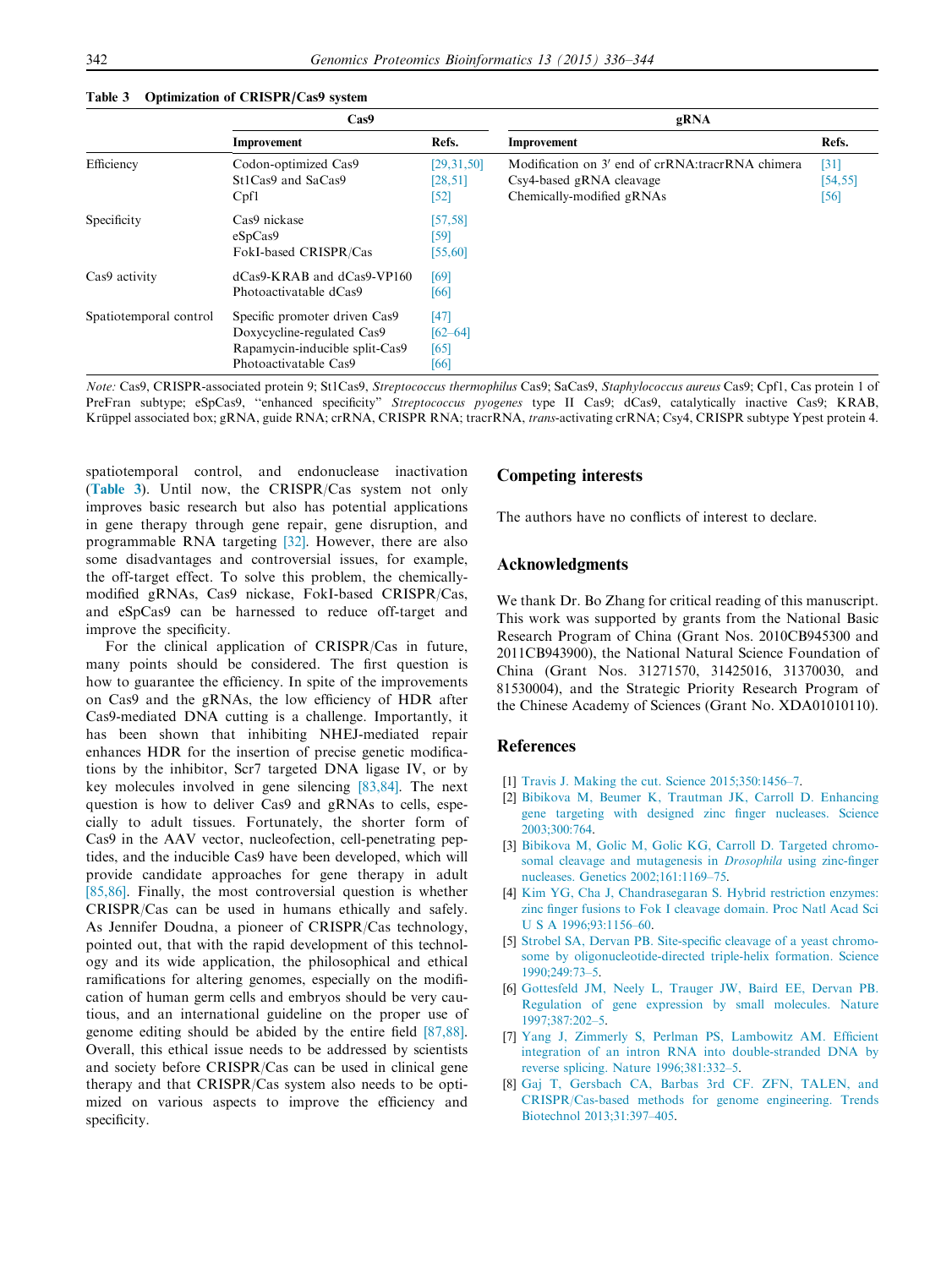- <span id="page-7-0"></span>[9] [Santiago Y, Chan E, Liu PQ, Orlando S, Zhang L, Urnov FD,](http://refhub.elsevier.com/S1672-0229(15)00172-2/h0045) [et al. Targeted gene knockout in mammalian cells by using](http://refhub.elsevier.com/S1672-0229(15)00172-2/h0045) [engineered zinc-finger nucleases. Proc Natl Acad Sci U S A](http://refhub.elsevier.com/S1672-0229(15)00172-2/h0045) [2008;105:5809–14.](http://refhub.elsevier.com/S1672-0229(15)00172-2/h0045)
- [10] [Hockemeyer D, Soldner F, Beard C, Gao Q, Mitalipova M,](http://refhub.elsevier.com/S1672-0229(15)00172-2/h0050) [DeKelver RC, et al. Efficient targeting of expressed and silent](http://refhub.elsevier.com/S1672-0229(15)00172-2/h0050) [genes in human ESCs and iPSCs using zinc-finger nucleases. Nat](http://refhub.elsevier.com/S1672-0229(15)00172-2/h0050) [Biotechnol 2009;27:851–7](http://refhub.elsevier.com/S1672-0229(15)00172-2/h0050).
- [11] [Doyon Y, McCammon JM, Miller JC, Faraji F, Ngo C, Katibah](http://refhub.elsevier.com/S1672-0229(15)00172-2/h0055) [GE, et al. Heritable targeted gene disruption in zebrafish using](http://refhub.elsevier.com/S1672-0229(15)00172-2/h0055) [designed zinc-finger nucleases. Nat Biotechnol 2008;](http://refhub.elsevier.com/S1672-0229(15)00172-2/h0055)  $26.702 - 8$
- [12] [Capecchi MR. Gene targeting in mice: functional analysis of the](http://refhub.elsevier.com/S1672-0229(15)00172-2/h0060) [mammalian genome for the twenty-first century. Nat Rev Genet](http://refhub.elsevier.com/S1672-0229(15)00172-2/h0060) [2005;6:507–12.](http://refhub.elsevier.com/S1672-0229(15)00172-2/h0060)
- [13] [Gu K, Yang B, Tian D, Wu L, Wang D, Sreekala C, et al. R gene](http://refhub.elsevier.com/S1672-0229(15)00172-2/h0065) [expression induced by a type-III effector triggers disease resistance](http://refhub.elsevier.com/S1672-0229(15)00172-2/h0065) [in rice. Nature 2005;435:1122–5.](http://refhub.elsevier.com/S1672-0229(15)00172-2/h0065)
- [14] [Romer P, Hahn S, Jordan T, Strauss T, Bonas U, Lahaye T. Plant](http://refhub.elsevier.com/S1672-0229(15)00172-2/h0070) [pathogen recognition mediated by promoter activation of the](http://refhub.elsevier.com/S1672-0229(15)00172-2/h0070) [pepper Bs3 resistance gene. Science 2007;318:645–8.](http://refhub.elsevier.com/S1672-0229(15)00172-2/h0070)
- [15] [Boch J, Scholze H, Schornack S, Landgraf A, Hahn S, Kay S,](http://refhub.elsevier.com/S1672-0229(15)00172-2/h0075) [et al. Breaking the code of DNA binding specificity of TAL-type](http://refhub.elsevier.com/S1672-0229(15)00172-2/h0075) [III effectors. Science 2009;326:1509–12.](http://refhub.elsevier.com/S1672-0229(15)00172-2/h0075)
- [16] [Moscou MJ, Bogdanove AJ. A simple cipher governs DNA](http://refhub.elsevier.com/S1672-0229(15)00172-2/h0080) [recognition by TAL effectors. Science 2009;326:1501.](http://refhub.elsevier.com/S1672-0229(15)00172-2/h0080)
- [17] [Miller JC, Tan S, Qiao G, Barlow KA, Wang J, Xia DF, et al. A](http://refhub.elsevier.com/S1672-0229(15)00172-2/h0085) [TALE nuclease architecture for efficient genome editing. Nat](http://refhub.elsevier.com/S1672-0229(15)00172-2/h0085) [Biotechnol 2011;29:143–8](http://refhub.elsevier.com/S1672-0229(15)00172-2/h0085).
- [18] [Zhang F, Cong L, Lodato S, Kosuri S, Church GM, Arlotta P.](http://refhub.elsevier.com/S1672-0229(15)00172-2/h0090) [Efficient construction of sequence-specific TAL effectors for](http://refhub.elsevier.com/S1672-0229(15)00172-2/h0090) [modulating mammalian transcription. Nat Biotechnol](http://refhub.elsevier.com/S1672-0229(15)00172-2/h0090)  $2011:29:149-53$
- [19] [Huang P, Xiao A, Zhou M, Zhu Z, Lin S, Zhang B. Heritable](http://refhub.elsevier.com/S1672-0229(15)00172-2/h0095) [gene targeting in zebrafish using customized TALENs. Nat](http://refhub.elsevier.com/S1672-0229(15)00172-2/h0095) [Biotechnol 2011;29:699–700](http://refhub.elsevier.com/S1672-0229(15)00172-2/h0095).
- [20] [Cermak T, Doyle EL, Christian M, Wang L, Zhang Y, Schmidt](http://refhub.elsevier.com/S1672-0229(15)00172-2/h0100) [C, et al. Efficient design and assembly of custom TALEN and](http://refhub.elsevier.com/S1672-0229(15)00172-2/h0100) [other TAL effector-based constructs for DNA targeting. Nucleic](http://refhub.elsevier.com/S1672-0229(15)00172-2/h0100) [Acids Res 2011;39:e82.](http://refhub.elsevier.com/S1672-0229(15)00172-2/h0100)
- [21] [Cermak T, Starker CG, Voytas DF. Efficient design and assembly](http://refhub.elsevier.com/S1672-0229(15)00172-2/h0105) [of custom TALENs using the Golden Gate platform. Methods](http://refhub.elsevier.com/S1672-0229(15)00172-2/h0105) [Mol Biol 2015;1239:133–59.](http://refhub.elsevier.com/S1672-0229(15)00172-2/h0105)
- [22] [Briggs AW, Rios X, Chari R, Yang L, Zhang F, Mali P, et al.](http://refhub.elsevier.com/S1672-0229(15)00172-2/h0110) [Iterative capped assembly: rapid and scalable synthesis of repeat](http://refhub.elsevier.com/S1672-0229(15)00172-2/h0110)[module DNA such as TAL effectors from individual monomers.](http://refhub.elsevier.com/S1672-0229(15)00172-2/h0110) [Nucleic Acids Res 2012;40:e117](http://refhub.elsevier.com/S1672-0229(15)00172-2/h0110).
- [23] [Reyon D, Tsai SQ, Khayter C, Foden JA, Sander JD, Joung JK.](http://refhub.elsevier.com/S1672-0229(15)00172-2/h0115) [FLASH assembly of TALENs for high-throughput genome](http://refhub.elsevier.com/S1672-0229(15)00172-2/h0115) [editing. Nat Biotechnol 2012;30:460–5](http://refhub.elsevier.com/S1672-0229(15)00172-2/h0115).
- [24] [Schmid-Burgk JL, Schmidt T, Kaiser V, Honing K, Hornung V.](http://refhub.elsevier.com/S1672-0229(15)00172-2/h0120) [A ligation-independent cloning technique for high-throughput](http://refhub.elsevier.com/S1672-0229(15)00172-2/h0120) [assembly of transcription activator-like effector genes. Nat](http://refhub.elsevier.com/S1672-0229(15)00172-2/h0120) [Biotechnol 2013;31:76–81](http://refhub.elsevier.com/S1672-0229(15)00172-2/h0120).
- [25] [Barrangou R, Fremaux C, Deveau H, Richards M, Boyaval P,](http://refhub.elsevier.com/S1672-0229(15)00172-2/h0125) [Moineau S, et al. CRISPR provides acquired resistance against](http://refhub.elsevier.com/S1672-0229(15)00172-2/h0125) [viruses in prokaryotes. Science 2007;315:1709–12](http://refhub.elsevier.com/S1672-0229(15)00172-2/h0125).
- [26] [Brouns SJ, Jore MM, Lundgren M, Westra ER, Slijkhuis RJ,](http://refhub.elsevier.com/S1672-0229(15)00172-2/h0130) [Snijders AP, et al. Small CRISPR RNAs guide antiviral defense in](http://refhub.elsevier.com/S1672-0229(15)00172-2/h0130) [prokaryotes. Science 2008;321:960–4](http://refhub.elsevier.com/S1672-0229(15)00172-2/h0130).
- [27] [Jinek M, Chylinski K, Fonfara I, Hauer M, Doudna JA,](http://refhub.elsevier.com/S1672-0229(15)00172-2/h0135) [Charpentier E. A programmable dual-RNA-guided DNA](http://refhub.elsevier.com/S1672-0229(15)00172-2/h0135) [endonuclease in adaptive bacterial immunity. Science](http://refhub.elsevier.com/S1672-0229(15)00172-2/h0135) [2012;337:816–21.](http://refhub.elsevier.com/S1672-0229(15)00172-2/h0135)
- [28] [Cong L, Ran FA, Cox D, Lin S, Barretto R, Habib N, et al.](http://refhub.elsevier.com/S1672-0229(15)00172-2/h0140) [Multiplex genome engineering using CRISPR/Cas systems.](http://refhub.elsevier.com/S1672-0229(15)00172-2/h0140) [Science 2013;339:819–23](http://refhub.elsevier.com/S1672-0229(15)00172-2/h0140).
- [29] [Mali P, Yang L, Esvelt KM, Aach J, Guell M, DiCarlo JE, et al.](http://refhub.elsevier.com/S1672-0229(15)00172-2/h0145) [RNA-guided human genome engineering via Cas9. Science](http://refhub.elsevier.com/S1672-0229(15)00172-2/h0145) [2013;339:823–6.](http://refhub.elsevier.com/S1672-0229(15)00172-2/h0145)
- [30] [Wang H, Yang H, Shivalila CS, Dawlaty MM, Cheng AW, Zhang](http://refhub.elsevier.com/S1672-0229(15)00172-2/h0150) [F, et al. One-step generation of mice carrying mutations in](http://refhub.elsevier.com/S1672-0229(15)00172-2/h0150) [multiple genes by CRISPR/Cas-mediated genome engineering.](http://refhub.elsevier.com/S1672-0229(15)00172-2/h0150) [Cell 2013;153:910–8](http://refhub.elsevier.com/S1672-0229(15)00172-2/h0150).
- [31] [Jao LE, Wente SR, Chen W. Efficient multiplex biallelic zebrafish](http://refhub.elsevier.com/S1672-0229(15)00172-2/h0155) [genome editing using a CRISPR nuclease system. Proc Natl Acad](http://refhub.elsevier.com/S1672-0229(15)00172-2/h0155) [Sci U S A 2013;110:13904–9.](http://refhub.elsevier.com/S1672-0229(15)00172-2/h0155)
- [32] [Doudna JA, Charpentier E. Genome editing. The new frontier of](http://refhub.elsevier.com/S1672-0229(15)00172-2/h0160) [genome engineering with CRISPR–Cas9. Science](http://refhub.elsevier.com/S1672-0229(15)00172-2/h0160) [2014;346:1258096.](http://refhub.elsevier.com/S1672-0229(15)00172-2/h0160)
- [33] [Hwang WY, Fu Y, Reyon D, Maeder ML, Tsai SQ, Sander JD,](http://refhub.elsevier.com/S1672-0229(15)00172-2/h0165) [et al. Efficient genome editing in zebrafish using a CRISPR–Cas](http://refhub.elsevier.com/S1672-0229(15)00172-2/h0165) [system. Nat Biotechnol 2013;31:227–9.](http://refhub.elsevier.com/S1672-0229(15)00172-2/h0165)
- [34] [Chang N, Sun C, Gao L, Zhu D, Xu X, Zhu X, et al. Genome](http://refhub.elsevier.com/S1672-0229(15)00172-2/h0170) [editing with RNA-guided Cas9 nuclease in zebrafish embryos.](http://refhub.elsevier.com/S1672-0229(15)00172-2/h0170) [Cell Res 2013;23:465–72](http://refhub.elsevier.com/S1672-0229(15)00172-2/h0170).
- [35] [Bassett AR, Tibbit C, Ponting CP, Liu JL. Highly efficient](http://refhub.elsevier.com/S1672-0229(15)00172-2/h0175) [targeted mutagenesis of](http://refhub.elsevier.com/S1672-0229(15)00172-2/h0175) Drosophila with the CRISPR/Cas9 [system. Cell Rep 2013;4:220–8](http://refhub.elsevier.com/S1672-0229(15)00172-2/h0175).
- [36] [Friedland AE, Tzur YB, Esvelt KM, Colaiacovo MP, Church](http://refhub.elsevier.com/S1672-0229(15)00172-2/h0180) [GM, Calarco JA. Heritable genome editing in](http://refhub.elsevier.com/S1672-0229(15)00172-2/h0180) C. elegans via a [CRISPR–Cas9 system. Nat Methods 2013;10:741–3.](http://refhub.elsevier.com/S1672-0229(15)00172-2/h0180)
- [37] [Li JF, Norville JE, Aach J, McCormack M, Zhang D, Bush J,](http://refhub.elsevier.com/S1672-0229(15)00172-2/h0185) [et al. Multiplex and homologous recombination-mediated genome](http://refhub.elsevier.com/S1672-0229(15)00172-2/h0185) editing in Arabidopsis and [Nicotiana benthamiana](http://refhub.elsevier.com/S1672-0229(15)00172-2/h0185) using guide [RNA and Cas9. Nat Biotechnol 2013;31:688–91.](http://refhub.elsevier.com/S1672-0229(15)00172-2/h0185)
- [38] [Hu X, Chang N, Wang X, Zhou F, Zhou X, Zhu X, et al.](http://refhub.elsevier.com/S1672-0229(15)00172-2/h0190) [Heritable gene-targeting with gRNA/Cas9 in rats. Cell Res](http://refhub.elsevier.com/S1672-0229(15)00172-2/h0190) [2013;23:1322–5.](http://refhub.elsevier.com/S1672-0229(15)00172-2/h0190)
- [39] [Nakayama T, Fish MB, Fisher M, Oomen-Hajagos J, Thomsen](http://refhub.elsevier.com/S1672-0229(15)00172-2/h0195) [GH, Grainger RM. Simple and efficient CRISPR/Cas9-mediated](http://refhub.elsevier.com/S1672-0229(15)00172-2/h0195) [targeted mutagenesis in](http://refhub.elsevier.com/S1672-0229(15)00172-2/h0195) Xenopus tropicalis. Genesis [2013;51:835–43.](http://refhub.elsevier.com/S1672-0229(15)00172-2/h0195)
- [40] [Niu Y, Shen B, Cui Y, Chen Y, Wang J, Wang L, et al.](http://refhub.elsevier.com/S1672-0229(15)00172-2/h0200) [Generation of gene-modified cynomolgus monkey via Cas9/RNA](http://refhub.elsevier.com/S1672-0229(15)00172-2/h0200)[mediated gene targeting in one-cell embryos. Cell](http://refhub.elsevier.com/S1672-0229(15)00172-2/h0200) [2014;156:836–43.](http://refhub.elsevier.com/S1672-0229(15)00172-2/h0200)
- [41] [Wagner JC, Platt RJ, Goldfless SJ, Zhang F, Niles JC. Efficient](http://refhub.elsevier.com/S1672-0229(15)00172-2/h0205) [CRISPR–Cas9-mediated genome editing in](http://refhub.elsevier.com/S1672-0229(15)00172-2/h0205) Plasmodium falciparum[. Nat Methods 2014;11:915–8.](http://refhub.elsevier.com/S1672-0229(15)00172-2/h0205)
- [42] [Liang P, Xu Y, Zhang X, Ding C, Huang R, Zhang Z, et al.](http://refhub.elsevier.com/S1672-0229(15)00172-2/h0210) [CRISPR/Cas9-mediated gene editing in human tripronuclear](http://refhub.elsevier.com/S1672-0229(15)00172-2/h0210) [zygotes. Protein Cell 2015;6:363–72.](http://refhub.elsevier.com/S1672-0229(15)00172-2/h0210)
- [43] [Liu D, Wang Z, Xiao A, Zhang Y, Li W, Zu Y, et al. Efficient](http://refhub.elsevier.com/S1672-0229(15)00172-2/h0215) [gene targeting in zebrafish mediated by a zebrafish-codon](http://refhub.elsevier.com/S1672-0229(15)00172-2/h0215)[optimized cas9 and evaluation of off-targeting effect. J Genet](http://refhub.elsevier.com/S1672-0229(15)00172-2/h0215) [Genomics 2014;41:43–6.](http://refhub.elsevier.com/S1672-0229(15)00172-2/h0215)
- [44] [Auer TO, Duroure K, De Cian A, Concordet JP, Del Bene F.](http://refhub.elsevier.com/S1672-0229(15)00172-2/h0220) [Highly efficient CRISPR/Cas9-mediated knock-in in zebrafish by](http://refhub.elsevier.com/S1672-0229(15)00172-2/h0220) [homology-independent DNA repair. Genome Res](http://refhub.elsevier.com/S1672-0229(15)00172-2/h0220) [2014;24:142–53.](http://refhub.elsevier.com/S1672-0229(15)00172-2/h0220)
- [45] [Hruscha A, Krawitz P, Rechenberg A, Heinrich V, Hecht J, Haass](http://refhub.elsevier.com/S1672-0229(15)00172-2/h0225) [C, et al. Efficient CRISPR/Cas9 genome editing with low off](http://refhub.elsevier.com/S1672-0229(15)00172-2/h0225)[target effects in zebrafish. Development 2013;140:4982–7.](http://refhub.elsevier.com/S1672-0229(15)00172-2/h0225)
- [46] [Li J, Zhang BB, Ren YG, Gu SY, Xiang YH, Du JL. Intron](http://refhub.elsevier.com/S1672-0229(15)00172-2/h0230) [targeting-mediated and endogenous gene integrity-maintaining](http://refhub.elsevier.com/S1672-0229(15)00172-2/h0230) [knockin in zebrafish using the CRISPR/Cas9 system. Cell Res](http://refhub.elsevier.com/S1672-0229(15)00172-2/h0230) [2015;25:634–7](http://refhub.elsevier.com/S1672-0229(15)00172-2/h0230).
- [47] [Ablain J, Durand EM, Yang S, Zhou Y, Zon LI. A CRISPR/Cas9](http://refhub.elsevier.com/S1672-0229(15)00172-2/h0235) [vector system for tissue-specific gene disruption in zebrafish. Dev](http://refhub.elsevier.com/S1672-0229(15)00172-2/h0235) [Cell 2015;32:756–64](http://refhub.elsevier.com/S1672-0229(15)00172-2/h0235).
- [48] [Yin L, Maddison LA, Li M, Kara N, LaFave MC, Varshney GK,](http://refhub.elsevier.com/S1672-0229(15)00172-2/h0240) [et al. Multiplex conditional mutagenesis using transgenic expres](http://refhub.elsevier.com/S1672-0229(15)00172-2/h0240)[sion of Cas9 and sgRNAs. Genetics 2015;200:431–41.](http://refhub.elsevier.com/S1672-0229(15)00172-2/h0240)